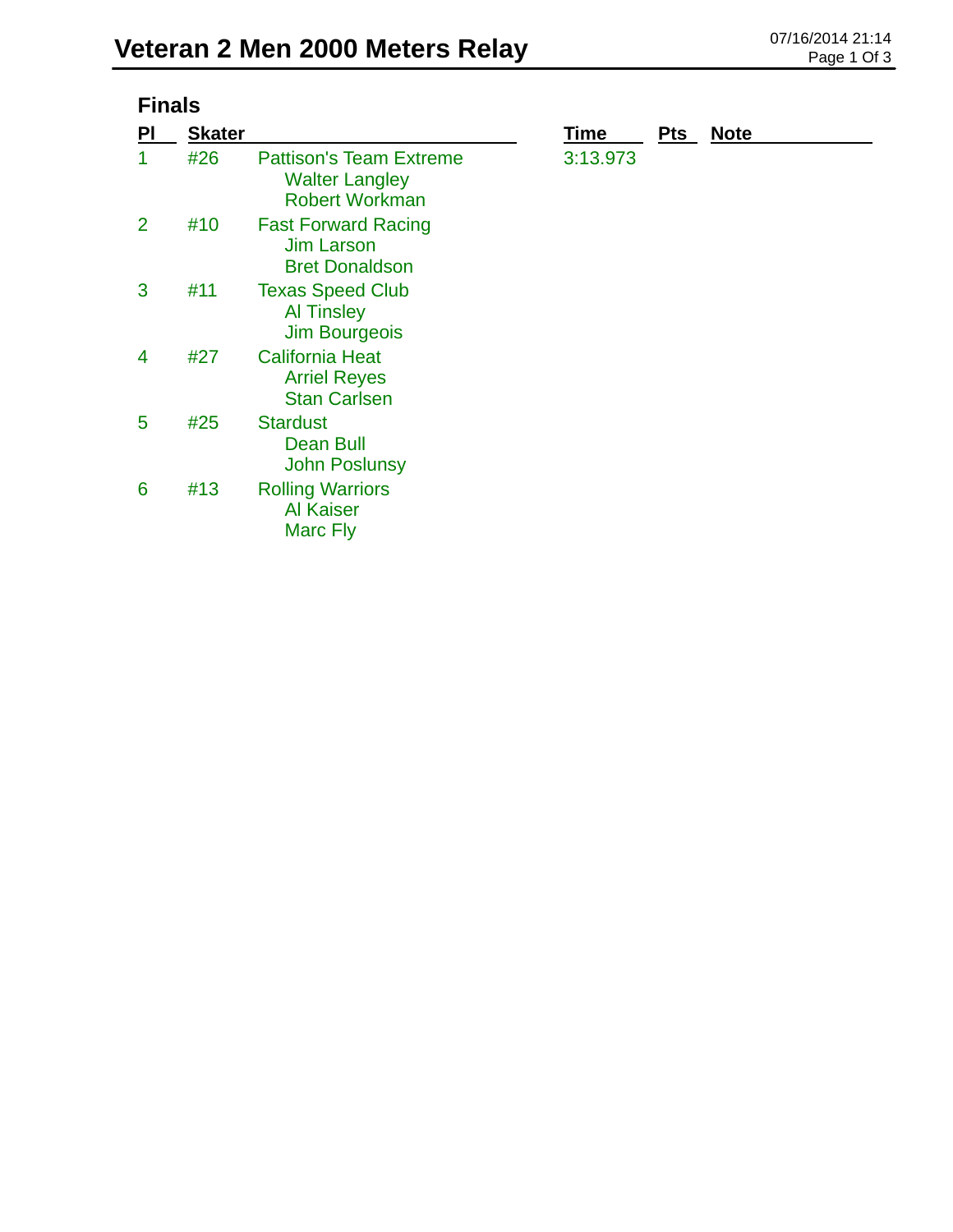| Heat #1        |               |                                                                                  |          |            |                  |  |
|----------------|---------------|----------------------------------------------------------------------------------|----------|------------|------------------|--|
| PI             | <b>Skater</b> |                                                                                  | Time     | <u>Pts</u> | <b>Note</b>      |  |
| 1              | #26           | <b>Pattison's Team Extreme</b><br><b>Walter Langley</b><br><b>Robert Workman</b> | 3:28.080 |            | A <sub>1</sub>   |  |
| $\overline{2}$ | #27           | <b>California Heat</b><br><b>Arriel Reyes</b><br><b>Stan Carlsen</b>             |          |            | G <sub>1</sub>   |  |
| 3              | #25           | <b>Stardust</b><br><b>Dean Bull</b><br><b>John Poslunsy</b>                      |          |            | C <sub>1</sub>   |  |
| 4              | #31           | <b>Rolling Warriors #2</b><br><b>Allen Rector</b><br><b>Mark Merrick</b>         |          |            | H <sub>2</sub>   |  |
| 5              | #29           | <b>Texas Speed Club #2</b><br><b>Richard Lines</b><br><b>Patrick Krieger</b>     |          |            | D <sub>2</sub>   |  |
|                |               | Team FAST #3                                                                     |          |            |                  |  |
|                |               | <b>Patrick Graham</b><br><b>Jeff Stepanek</b>                                    |          |            |                  |  |
| <del>SC</del>  | #30           | <b>Skate World Vipers #2</b><br>James Howard<br><b>Robert Teregan</b>            |          |            |                  |  |
| <del>SG</del>  |               | Auburn Speed Team #3<br><b>Thomas Dalton</b><br><b>Eric Staehle</b>              |          |            | <del>АЗ</del>    |  |
|                | #28           | CW Speed Team #2<br><b>Anthony Lee</b><br>David Rappa                            |          |            | <b>B2</b>        |  |
| DQ             | #34           | Ohana Racing #4<br><b>Mark Santoro</b><br>Peter Moynahan                         |          |            | <b>Distanced</b> |  |